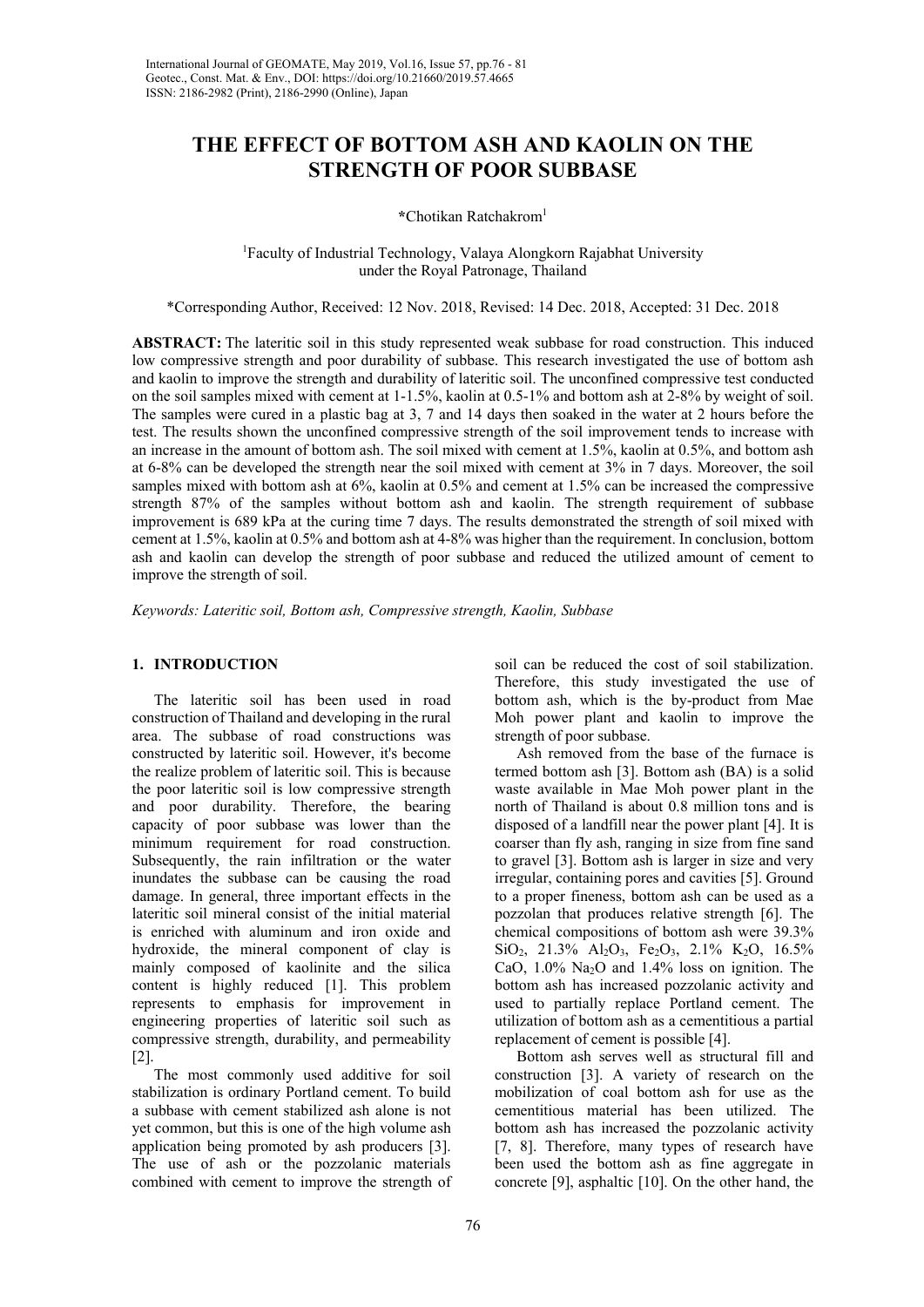bottom ash can involve clay minerals and increases the value of supporting the capacity of the clay and increasing the compressive strength value [11].

Kaolin is widely spread in Lampang, North of Thailand. It is suitable to use in ceramic industries. However, this material has the potential to use in other applications, such as alumina production [12] and pozzolanic material [13]. In this study, kaolin having a significant content of impurities, such as calcite and alumina. Kaolin is a mineral of soil, which some of these noncement additives. In chemical terms, kaolin has many cementing materials consists of  $SiO<sub>2</sub>$ ,  $Al<sub>2</sub>O<sub>3</sub>$ , and  $Fe<sub>2</sub>O<sub>3</sub>$ . These elements can improvement bonding, durability and stabilization of soil [14].

There are many of additive that has been tested the effect to develop the engineering properties of lateritic soil. In order to reduce costs by replacing some cementations stabilizers with noncementations additives [15, 16, 17]. Therefore, this paper investigated the use of bottom ash and kaolin to improve the strength and durability of soils.

The objective of this paper is investigating in the utilization of bottom ash and kaolin to improve the strength and develop durability of lateritic soil. The strength of the soil improvement should be higher than 689 kPa. This is the strength requirement recommended by the Thailand Department of highways.

# **2. MATERIALS PREPARATION AND MIXTURE OF SOIL IMPROVEMENT**

The lateritic soil, which has poor quality was used in this experiment. The strength of the soil samples was less than the requirement of Thailand department of highways. The soil samples were conducted on Atterberg limits test and sieve analysis test to determine the properties and classification of the samples. Portland cement type 1, kaolin and bottom ash were mixed with the soil samples to improve the strength. Kaolin obtained from Lampang province of Thailand. Bottom ash obtained from Mae Moh power plant in Lampang province of Thailand as shown in Fig. 1.

The maximum particle size of bottom ash mixed with the soil samples was 4.75 mm. All admixture stored in plastic bags to maintain their dry condition. The soil samples were mixed with cement, kaolin and bottom ash in the ratio according to Table 1. The mixture code in group A represented the soil samples mixed with cement 1.5-3% by weight of the soil samples. The mixture code in group B represented the soil samples mixed with cement 1%, kaolin 1% and bottom ash 2-8% by weight of soil. The mixture code in group C represented the soil samples mixed with cement 1.5%, kaolin 0.5% and bottom ash 2-8% by weight

of soil.

The difference between the mixture in group B and C is the percentage of Portland cement and kaolin. The combination of cement and kaolin in the mixture B and C was 2% by weight of the soil samples. However, the amount of cement in the mixture of group B was less than the mixture of group C at 0.5%.



Fig.1 Bottom ash obtained from Mae Moh power plant.

The soil samples mixed with cement, kaolin and bottom ash, according to Table 1 were conducted on modified compaction tests and unconfined compression tests.

Table 1 The mixture ratio of admixture mixed with the soil samples

| <b>Bottom Ash</b> |
|-------------------|
|                   |
|                   |
|                   |
|                   |
|                   |
|                   |
|                   |
|                   |
|                   |
|                   |
|                   |
|                   |
|                   |

Note: The amount of cement, kaolin and bottom ash mixed with soil is percent by weight of soil.

The modified proctor compaction tests on the samples for each mixture were conducted in accordance with AASHTO T180. This test is intended to be used to determine the maximum dry density and optimum moisture content of the samples for each mixture. The samples were manually compacted in five equal layers using the modified compaction effort.

Unconfined compression tests are intended to be used to determine the compressive strength of the samples. Unconfined compression tests were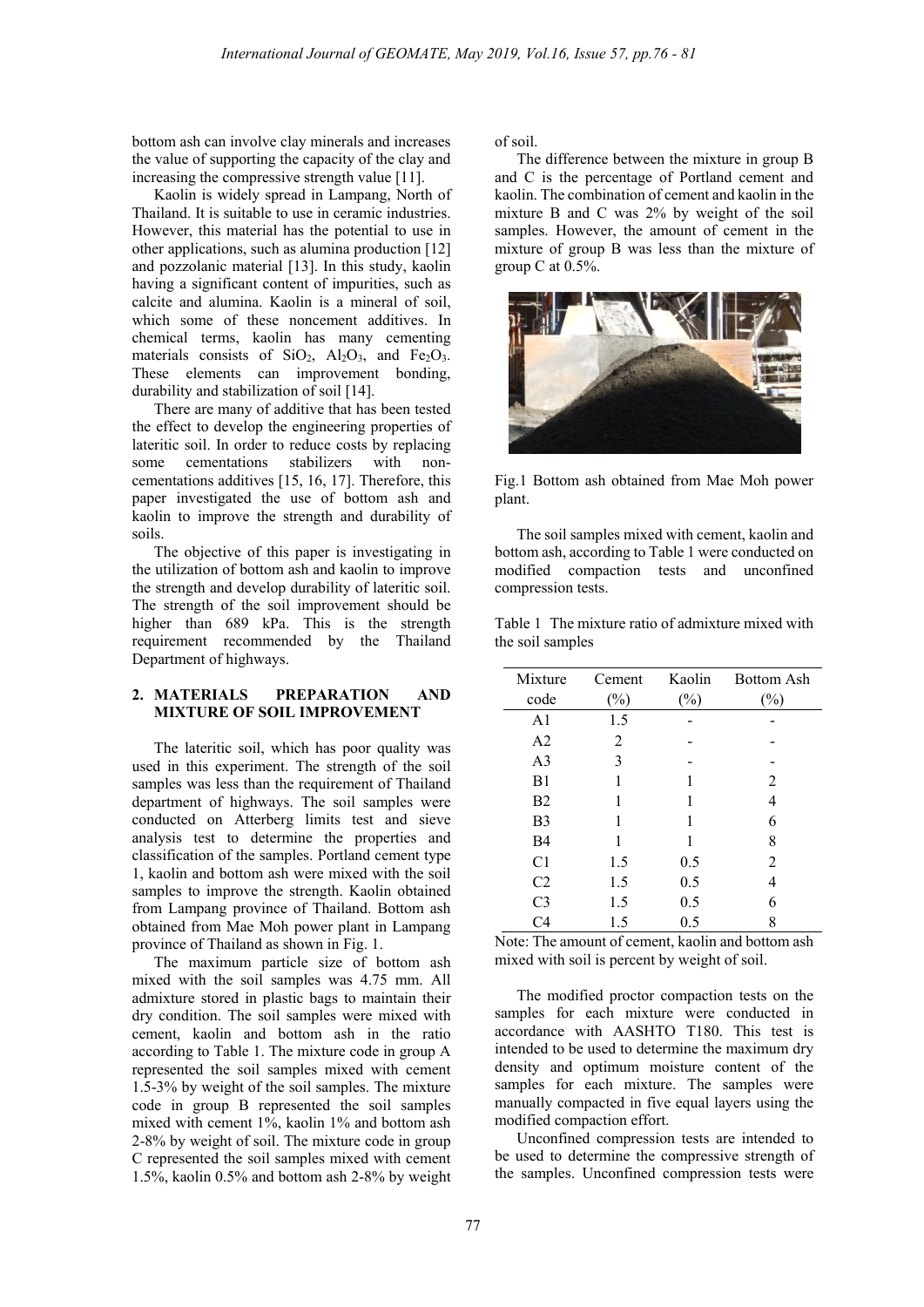conducted in accordance with AASHTO T 208. The soil samples mixed with cement, kaolin and bottom ash in the ratio according to Table 1 were used in this test. The samples mixed with water at the optimum moisture content (OMC) for each mixture which obtained from the results of modified compaction tests. The samples were compacted in five equal layers using modified compaction effort. After completing the compaction process, each sample was extruded from the compaction mold and then cured in the plastic bag until tested. The specimens were cured in the plastic bag for 3, 7 and 14 days. Following the curing process, the samples were soaked in water for 2 hours and then compressed the samples by the compression machine. The results represented by the effect of bottom ash and kaolin on the strength of soil improvement. However, the Thailand Department of highways suggested that the unconfined compressive strength of subbase improvement should be more than 689 kPa at the curing time 7 days. Therefore, the optimum bottom ash content to improve the strength of the soil can be defined by the test results.

#### **3. RESULTS AND DISCUSSIONS**

#### **3.1 Engineering Properties of Lateritic Soil**

The soil samples were conducted on Atterberg limits test, sieve analysis test, and modified compaction test to determine the engineering properties of the soil samples. Liquid limit, plastic limit, and plasticity index of the soil samples were 27%, 17%, and 10%, respectively. Fig. 2 shows the particle size distribution of the soil samples in this study. According to the AASHTO classification system, the soil samples were in A-2-4. The gradation of soil samples is excellent to good for subgrade materials when considered on the general subgrade rating of AASHTO. Moreover, the results of modified compaction tests demonstrated the maximum dry density of the soil samples was approximately 1940  $\text{kg/m}^3$  and optimum moisture content was 9.9%.



Fig.2 Particle size distribution of the soil samples used in the test.

## **3.2 Maximum Dry Density and Optimum Moisture Content**

The modified compaction tests were conducted on soil samples mixed with cement, kaolin and bottom ash in a ratio according to Table 1. The results of compacted soil samples mixed with cement 1.5%-3% shown in Fig. 3. The results showed the dry density of the samples mixed with cement was slightly different from the samples without cement. The maximum dry density of the samples A1, A2, and A3 was 1957 kg/m<sup>3</sup>, 1959  $kg/m<sup>3</sup>$ , and 1946 kg/m<sup>3</sup> respectively. The optimum moisture content of the samples A1, A2 and A3 were 9.7%, 9.8%, and 10.2%, respectively.



Fig.3 The relationship of dry density and moisture content of the soil improvement by cement.

The results of soil samples mixed with cement, kaolin and bottom ash shown in Fig. 4 and Fig. 5. The results in Fig. 4 illustrates dry density and moisture content of the samples in group B. The maximum dry density of the samples B1, B2, B3, and B4 was 1945 kg/m<sup>3</sup>, 1961 kg/m<sup>3</sup>, 1954 kg/m<sup>3</sup> and  $1966 \text{ kg/m}^3$ , respectively. The optimum moisture content of the samples B1, B2, B3, and B4 was 9.8%, 9.9%, 9.9%, and 11.1%, respectively.



Fig.4 The relationship of dry density and moisture content of the soil improvement in group B.

Dry density and moisture content of the samples in group C illustrated in Fig. 5. The maximum dry density of the samples C1, C2, C3, and C4 was 1960 kg/m<sup>3</sup>, 1942 kg/m<sup>3</sup>, 1938 kg/m<sup>3</sup> and  $1940 \text{ kg/m}^3$ , respectively. The optimum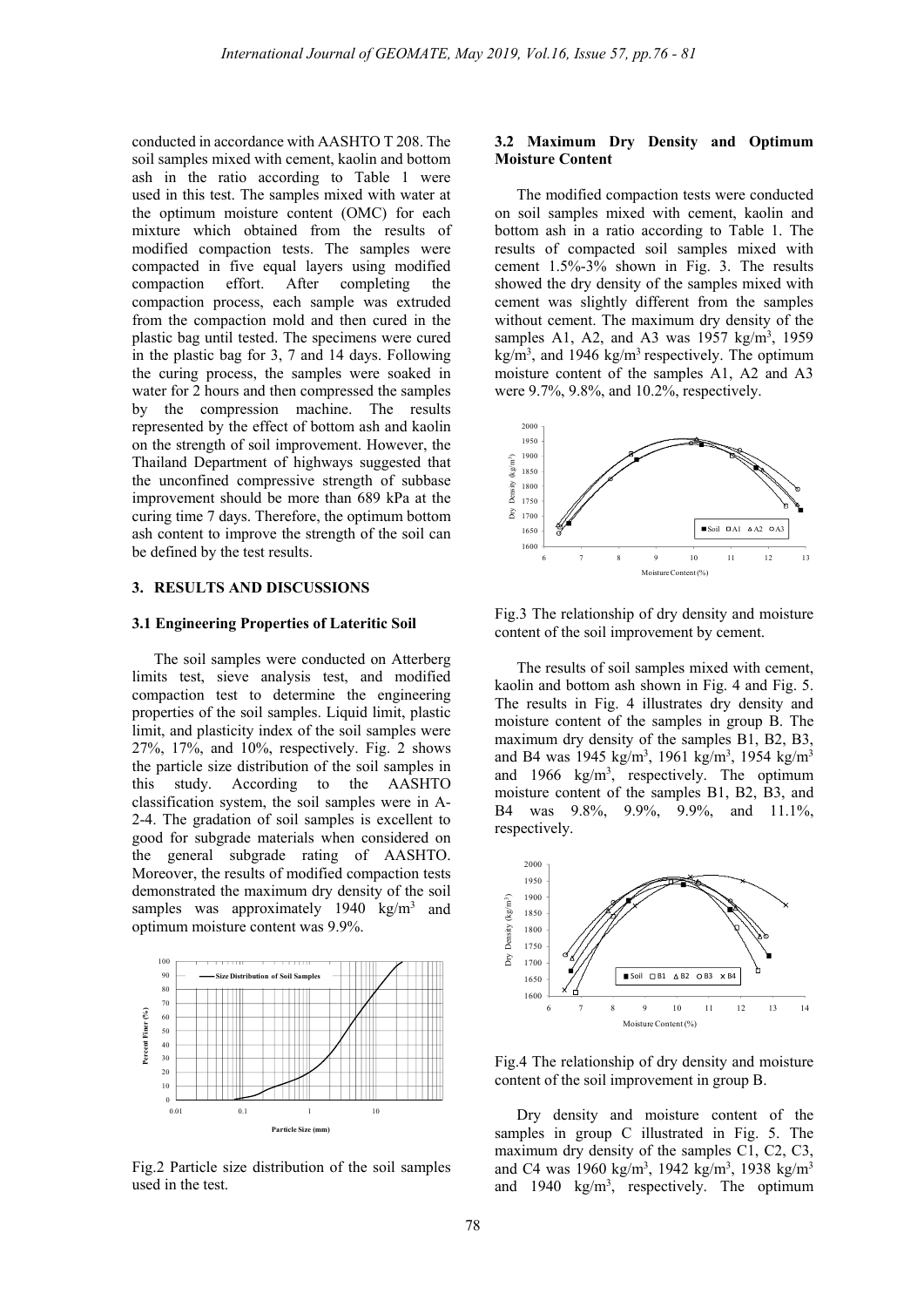moisture content of the samples C1, C2, C3, and C4 was 9.8%, 10.4%, 10.0%, and 10.0%, respectively.

The results demonstrated a slight difference of maximum dry density and optimum moisture content of the samples for each mixture. The maximum dry density of the samples for each mixture was between 1940-1960 kg/m<sup>3</sup>. Therefore, bottom ash and kaolin adding in the soil samples is less effect on the maximum dry density of soil.



Fig.5 The relationship of dry density and moisture content of the soil improvement in group C.

### **3.3 Unconfined Compressive Strength**

The average unconfined compressive strength values of the soil improvement for each mixture are plotted in Fig. 6.



 Fig.6 Unconfined compressive strength of the soil improvement for each mixture.

The results demonstrated the soil samples mixed with 3% of cement gave the highest strength in 14 days. The strength of A3 samples was 1302 kPa at curing time 14 days. The strength of C3 and C4 samples at the curing 14 days was lower than A3 approximately 415 kPa. However, the early strength of C3 and C4 samples was near A3 at the curing time 3 and 7 days as shown in Fig.7.

Although, C3 and C4 samples contain Portland cement only 50% of A3. The results suggested that bottom ash mixed with soil can be developed the early compressive strength of soil. This is due to the composition of bottom ash obtained from Mae Moh power plant were  $21.3\%$  Al<sub>2</sub>O<sub>3</sub> and 13.5%  $Fe<sub>2</sub>O<sub>3</sub>$  [4]. Al<sub>2</sub>O<sub>3</sub> and  $Fe<sub>2</sub>O<sub>3</sub>$  in the bottom ash can be developed the early strength of the samples. However, the strength of A3 is more than C3 and C4 at the curing time 14 days. This is because the cement content in A3 samples was higher than C3 and C4 and the later strength is controlled mainly by calcium silicate hydrate.



Fig. 7 The unconfined compressive strength of C3, C4, and A3.

Consideration on A1 samples and the samples in group C which contain the same amount of cement in the samples at 1.5% by weight of soil. The results demonstrated the strength of the samples in group C which contained kaolin 0.5% and bottom ash 2-8% was higher than A1 samples as shown in Fig.8. Moreover, the strength of the samples tends to increase with an increase in the amount of bottom ash. The compressive strength of C3 and C4 was near at the curing time 3-14 days. The compressive strength of the samples C3 and C4 increased approximately 87% and 84% of A1 samples at curing time 7 days. However, the strength of C3 and C4 samples at curing time 14 days was higher than A1 approximately 55%.



Fig.8 The unconfined compressive strength of A1, C1, C2, C3, and C4.

Moreover, B2, B3, and B4 samples represented the unconfined compressive strength near A1 samples. Although, the samples in group B contain the amount of cementless than the A1 samples at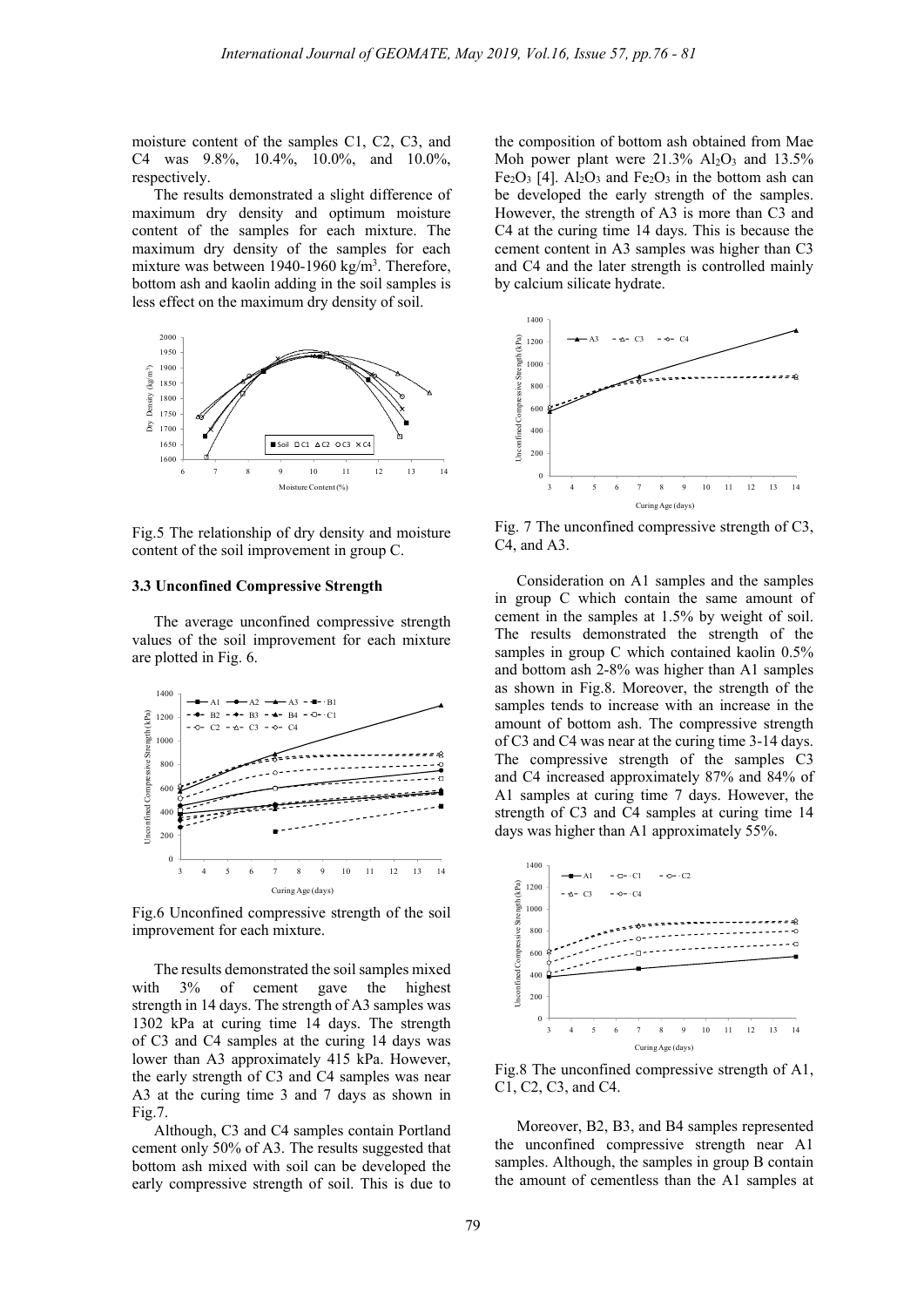0.5% by weight of soil. Therefore, this result demonstrated that bottom ash can be reduced the utilized amount of cement to improve the strength of soil. The influence of bottom ash on the compressive strength of soil shown in Fig. 9 and Fig. 10.



Fig.9 The influence of bottom ash on the compressive strength of soil mixed with the admixture in group B.



Fig.10 The influence of bottom ash on the compressive strength of soil mixed with the admixture in group C.

The results demonstrated the strength of soil improvement tends to increase with an increase in the amount of bottom ash. The unconfined compressive strength was rapidly increasing when bottom ash contains in the samples was 2% to 6%. However, the samples which contain bottom ash 6% and 8% shown the similar value of the unconfined compressive strength. Therefore, this result can suggest the optimum content of bottom ash used to improve the strength of the soil.

Nevertheless, the soil samples mixed with cement 1%, kaolin 1% and bottom ash 2% at curing time 3 days represented breakdown of the samples after soaked in the water for 2 hours. This is because the amount of cementitious materials is not enough to react. However, the increasing amount of cement, bottom ash, and kaolin in the soil samples can increase the strength and the durability of soil. Moreover, the sample mixed with cement at 1% and bottom ash 4-8% (without kaolin) was breakdown during the samples soaked in the water. The addition of kaolin at 1% in the mixture (Mixture in group B) can maintain the physical characteristics of the sample (not breakdown) after soaked in the water. Therefore, this results demonstrated kaolin can improve the durability of soil.

The required unconfined compressive strength of subbase improvement suggested by the Thailand Department of highways was 689 kPa at the curing time 7 days. Fig.11 demonstrated the unconfined compressive strength of soil mixed with an admixture for each mixture at the curing time 7 days. The samples passed the minimum strength requirement consisted of the samples A3, C2, C3, and C4. The unconfined compressive strength of the samples A3, C2, C3, and C4 was 889 kPa, 729 kPa, 854 kPa, and 838 kPa, respectively. Therefore, the samples mixed with cement at 1.5%, kaolin at 0.5%, and bottom ash at 4-8% can develop the strength of poor subbase higher than the minimum required strength. However, the soil samples mixed with admixture in group B cannot develop the strength higher than the required strength. This is because the amount of cement in the mixture is not enough to increase the strength of soil.



Fig. 11 The unconfined compressive strength of the soil improvement for each mixture at curing time 7 days.

Although the A1 samples have the amount of cement same as C2, C3, and C4, the A1 samples cannot develop the strength of soil higher than the minimum requirement. However, C2, C3, and C4 samples can be developed the strength higher than the minimum requirement. This result can be demonstrated that bottom ash and kaolin can develop the strength of soil. Therefore, bottom ash and kaolin mixed with the soil can be reduced the utilized amount of cement to improve the strength of soil.

#### **4. CONCLUSION**

Based on the results obtained from the